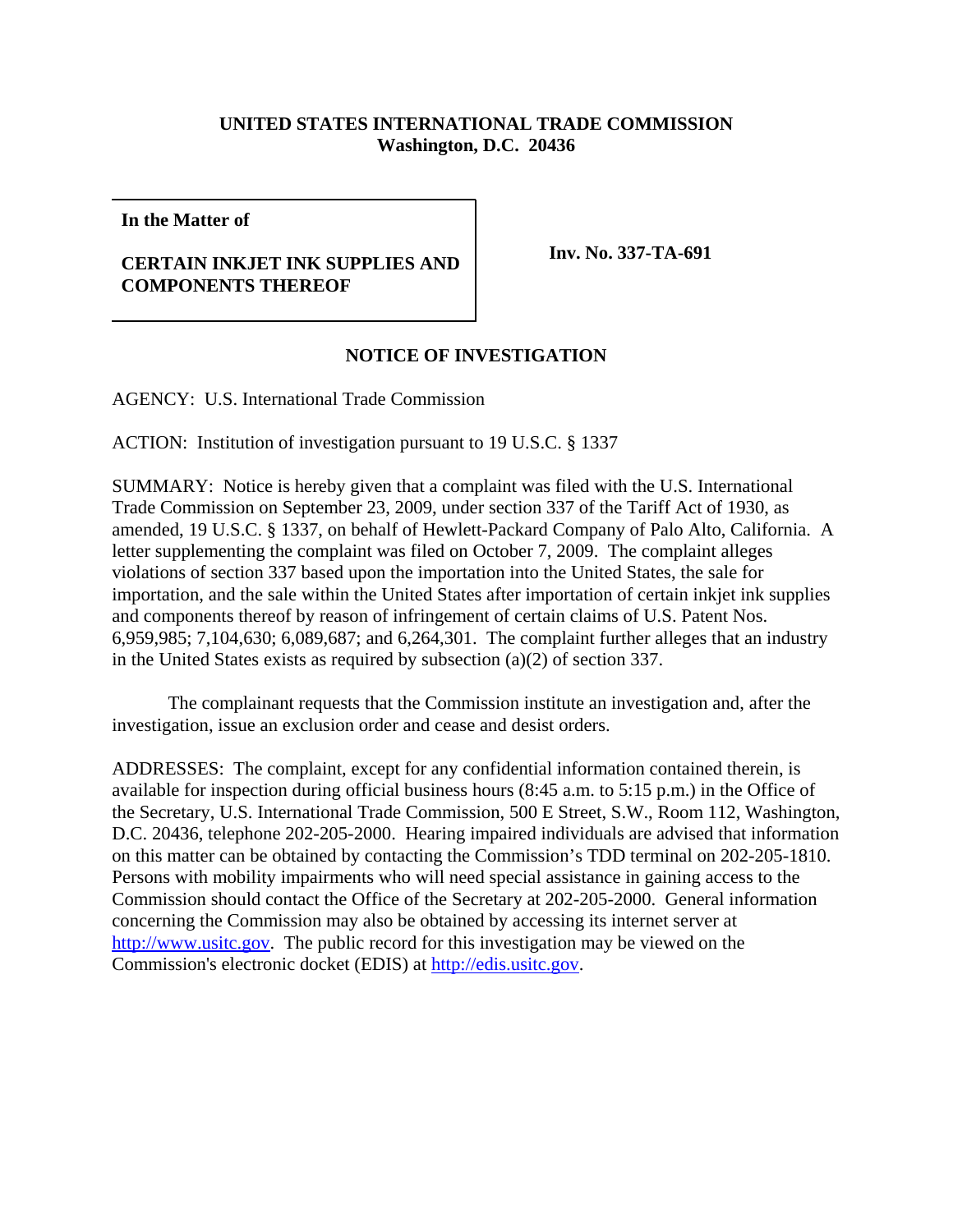FOR FURTHER INFORMATION CONTACT: Benjamin Levi, Esq., Office of Unfair Import Investigations, U.S. International Trade Commission, telephone (202) 205-2781. AUTHORITY: The authority for institution of this investigation is contained in section 337 of the Tariff Act of 1930, as amended, and in section 210.10 of the Commission's Rules of Practice and Procedure, 19 C.F.R. § 210.10 (2009).

SCOPE OF INVESTIGATION: Having considered the complaint, the U.S. International Trade Commission, on October 22, 2009, ORDERED THAT –

(1) Pursuant to subsection (b) of section 337 of the Tariff Act of 1930, as amended, an investigation be instituted to determine whether there is a violation of subsection (a)(1)(B) of section 337 in the importation into the United States, the sale for importation, or the sale within the United States after importation of certain inkjet ink supplies or components thereof that infringe one or more of claims 1-7 and 22-28 of U.S. Patent No. 6,959,985; claims 1-10, 12, 14, 18-20, 22, 26, and 28-35 of U.S. Patent No. 7,104,630; claims 6, 7, 9, and 10 of U.S. Patent No. 6,089,687; and claims 1-3, 5, and 6 of U.S. Patent No. 6,264,301, and whether an industry in the United States exists as required by subsection (a)(2) of section 337;

(2) For the purpose of the investigation so instituted, the following are hereby named as parties upon which this notice of investigation shall be served:

(a) The complainant is  $-$ 

Hewlett-Packard Company 3000 Hanover Street Palo Alto, CA 94304

(b) The respondents are the following entities alleged to be in violation of section 337, and are the parties upon which the complaint is to be served:

> Zhuhai Gree Magneto-Electric Co. Ltd. No. 205, Shihua West Road Xiangzhou District Zhuhai, Guangdong 519000 China

InkPlusToner.com 7851 Alabama Ave. #5 Canoga Park, California 91304

Mipo International Ltd. 7/F Wong Tze Building No. 71 Hoi Yuen Road Kwun Tong, Kowloon Hong Kong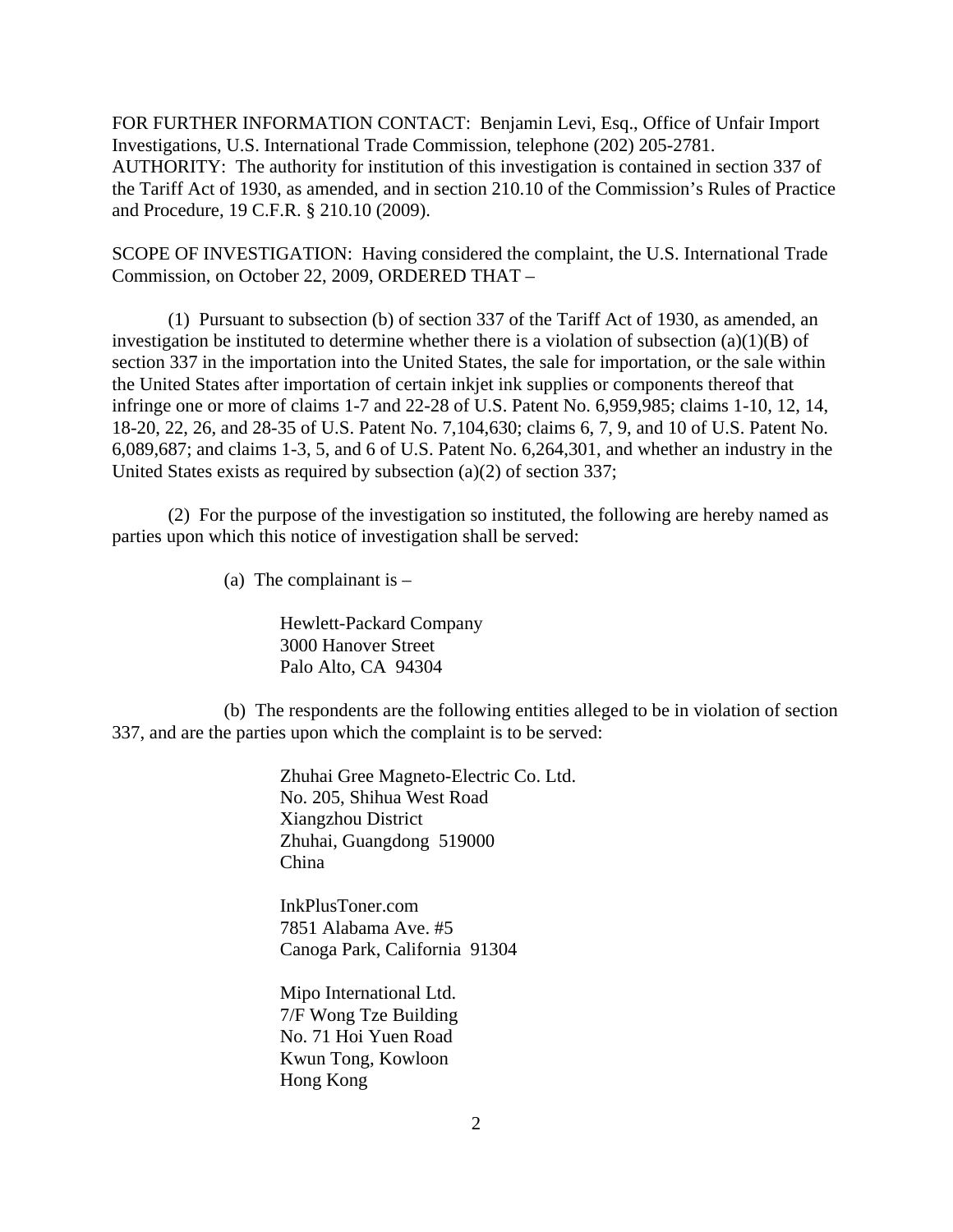Mextec Group Inc. d/b/a Mipo America Ltd. 3100 N.W. 72nd Avenue #106 Miami, Florida 33122

Shanghai Angel Printer Supplies Co. Ltd. No. 81 Kanguan Road, Zhujiajiao Industrial Zone, Qingpu District, Shanghai, China

SmartOne Services LLC d/b/a InkForSale.net 27613 Del Norte Court Hayward, California 94545

Shenzhen Print Media Co., Ltd. Room 10A Xingfu Ge Zhongfu Building (129) Fumin Rd., Futian District Shenzhen China

Comptree Ink d/b/a Meritline, ABCInk, EZ Label, and CDR DVDR Media 18961 East Arenth Ave. City of Industry, California 91748

Zhuhai National Resources & Jingjie Imaging Products Co., Ltd. No. 1 Industrial Building, Pingdong 2 Road Nanping S&T Industrial Community Zhuhai, Guangdong China

Tatrix International 10 C, Garden Building No. 1083 JiuZhou Road, Jida Zhuhai, Guangdong China 519015

Ourway Image Co., Ltd. No. 125 Renmin East Road Zhuhai, Guangdong China

(c) The Commission investigative attorney, party to this investigation, is Benjamin Levi, Esq., Office of Unfair Import Investigations, U.S. International Trade Commission, 500 E Street, S.W., Suite 401, Washington, D.C. 20436; and